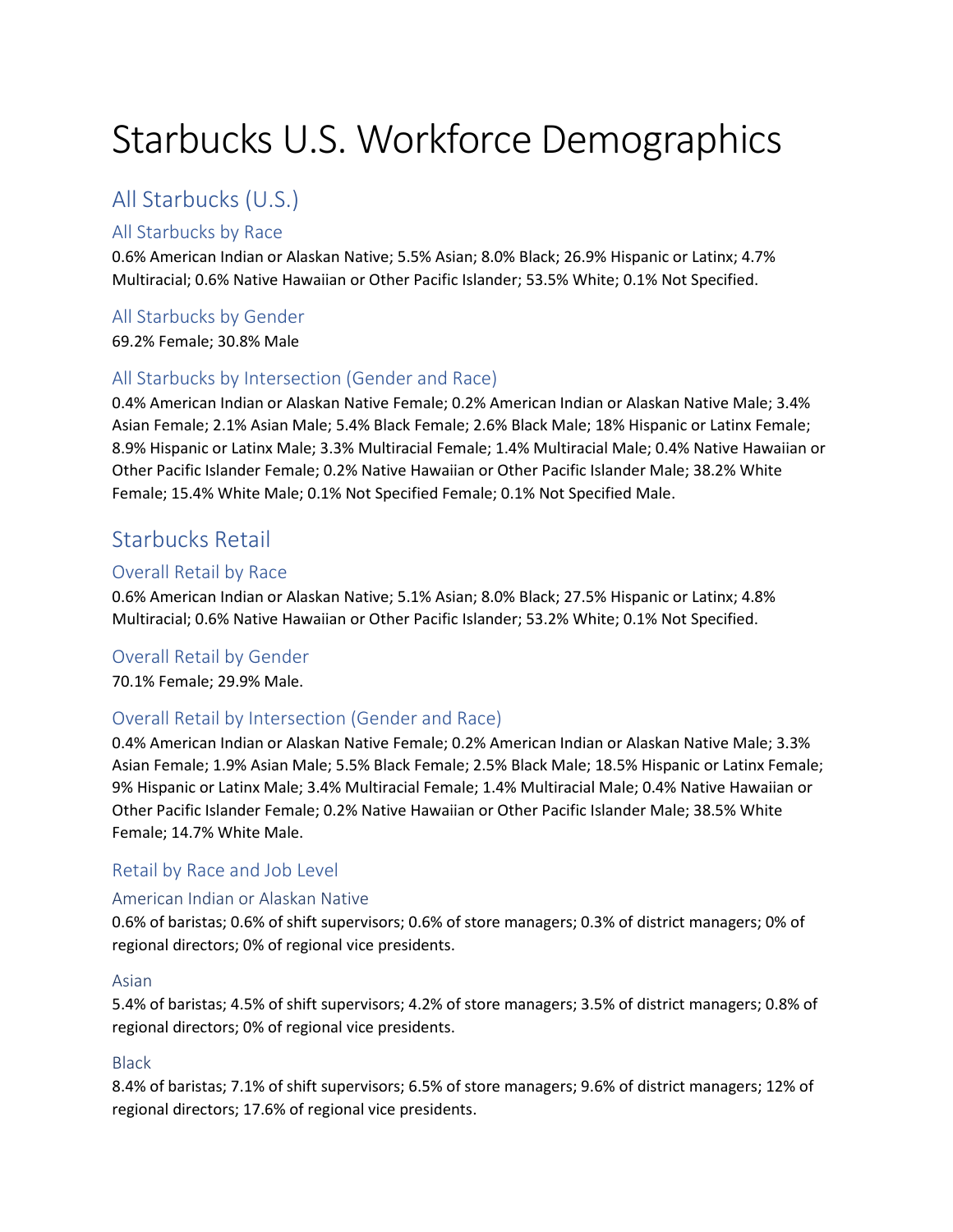### Hispanic or Latinx

28.7% of baristas; 26.6% of shift supervisors; 18.9% of store managers; 12.4% of district managers; 7.5% of regional directors; 5.9% of regional vice presidents.

### **Multiracial**

4.9% of baristas; 4.8% of shift supervisors; 3.9% of store managers; 3.6% of district managers; 6.8% of regional directors; 0% of regional vice presidents.

# Native Hawaiian or Other Pacific Islander

0.5% of baristas; 0.7% of shift supervisors; 0.8% of store managers; 0.4% of district managers; 0% of regional directors; 0% of regional vice presidents.

### White

51.4% of baristas; 55.6% of shift supervisors; 64.2% of store managers; 70% of district managers; 72.9% of regional directors; 76.5% of regional vice presidents.

# Retail by Gender and Job Level

### Female

70.5% of baristas; 69.4% of shift supervisors; 68% of store managers; 59.6% of district managers; 52.6% of regional directors; 64.7% of regional vice presidents.

### Male

29.5% of baristas; 30.6% of shift supervisors; 32% of store managers; 40.4% of district managers; 47.4% of regional directors; 35.3% of regional vice presidents.

# Retail by Intersection (Gender and Race) and Job Level

### American Indian or Alaskan Native

### *Female*

0.4% of baristas; 0.5% of shift supervisors; 0.4% of store managers; 0.3% of district managers; 0% of regional directors; 0% of regional vice presidents.

### *Male*

0.2% of baristas; 0.2% of shift supervisors; 0.2% of store managers; 0% of district managers; 0% of regional directors; 0% of regional vice presidents.

### Asian

### *Female*

3.5% of baristas; 2.8% of shift supervisors; 2.6% of store managers; 2% of district managers; 0.8% of regional directors; 0% of regional vice presidents.

### *Male*

1.9% of baristas; 1.8% of shift supervisors; 1.6% of store managers; 1.5% of district managers; 0% of regional directors; 0% of regional vice presidents.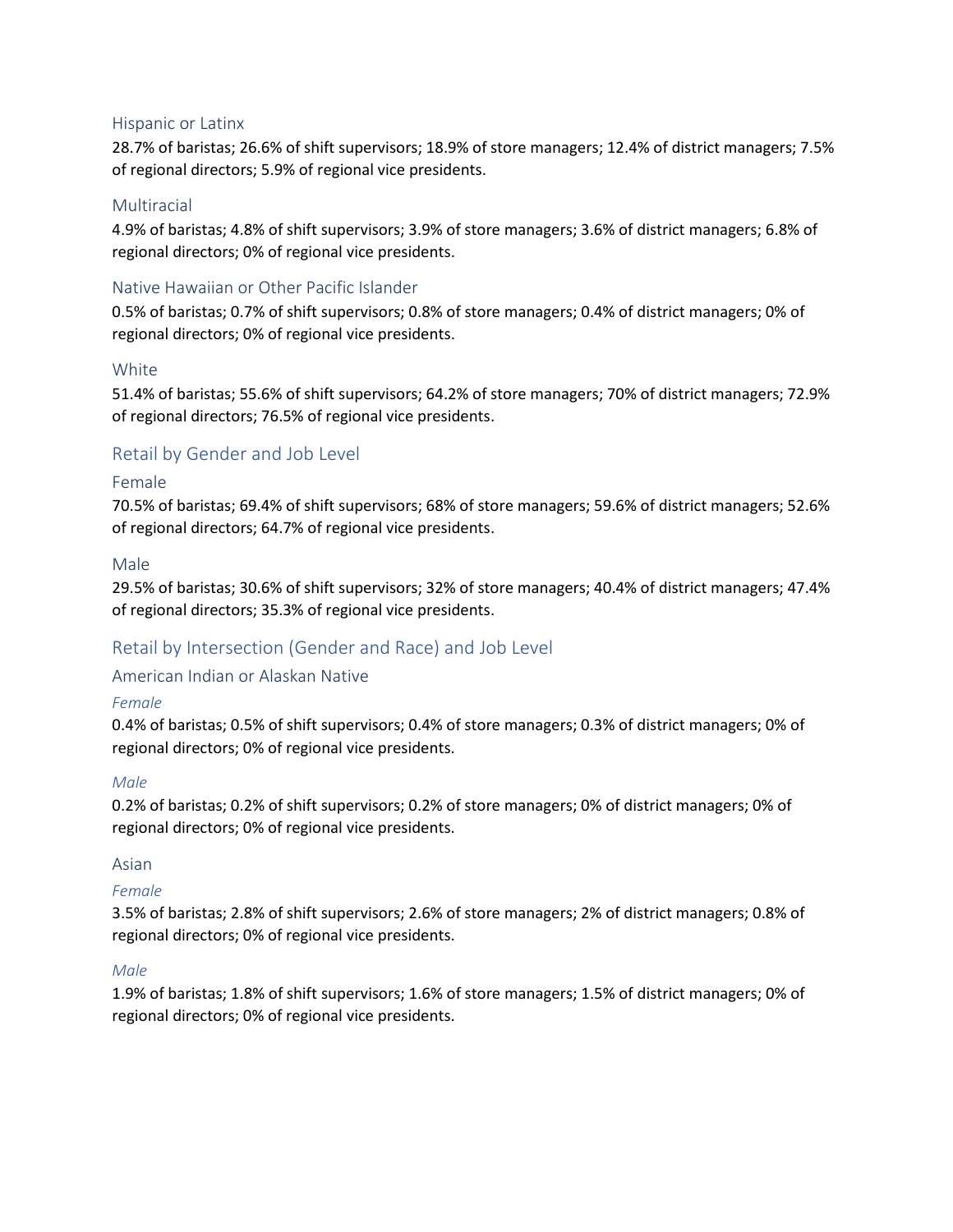### Black

### *Female*

5.8% of baristas; 4.9% of shift supervisors; 4.2% of store managers; 5.4% of district managers; 2.3% of regional directors; 5.9% of regional vice presidents.

### *Male*

2.6% of baristas; 2.2% of shift supervisors; 2.3% of store managers; 4.1% of district managers; 9.8% of regional directors; 11.8% of regional vice presidents.

### Hispanic or Latinx

### *Female*

19.4% of baristas; 17.8% of shift supervisors; 12.1% of store managers; 6% of district managers; 4.5% of regional directors; 5.9% of regional vice presidents.

### *Male*

9.3% of baristas; 8.8% of shift supervisors; 6.9% of store managers; 6.4% of district managers; 3% of regional directors; 0% of regional vice presidents.

# Multiracial

### *Female*

3.5% of baristas; 3.4% of shift supervisors; 2.8% of store managers; 2% of district managers; 3% of regional directors; 0% of regional vice presidents.

### *Male*

1.4% of baristas; 1.4% of shift supervisors; 1.1% of store managers; 1.6% of district managers; 3.8% of regional directors; 0% of regional vice presidents.

# Native Hawaiian or Other Pacific Islander

# *Female*

0.3% of baristas; 0.5% of shift supervisors; 0.6% of store managers; 0.3% of district managers; 0% of regional directors; 0% of regional vice presidents.

### *Male*

0.2% of baristas; 0.2% of shift supervisors; 0.2% of store managers; 0.1% of district managers; 0% of regional directors; 0% of regional vice presidents.

# White

# *Female*

37.6% of baristas; 39.6% of shift supervisors; 44.8% of store managers; 43.5% of district managers; 42.1% of regional directors; 52.9% of regional vice presidents.

### *Male*

13.8% of baristas; 16% of shift supervisors; 19.4% of store managers; 26.4% of district managers; 30.8% of regional directors; 23.5% of regional vice presidents.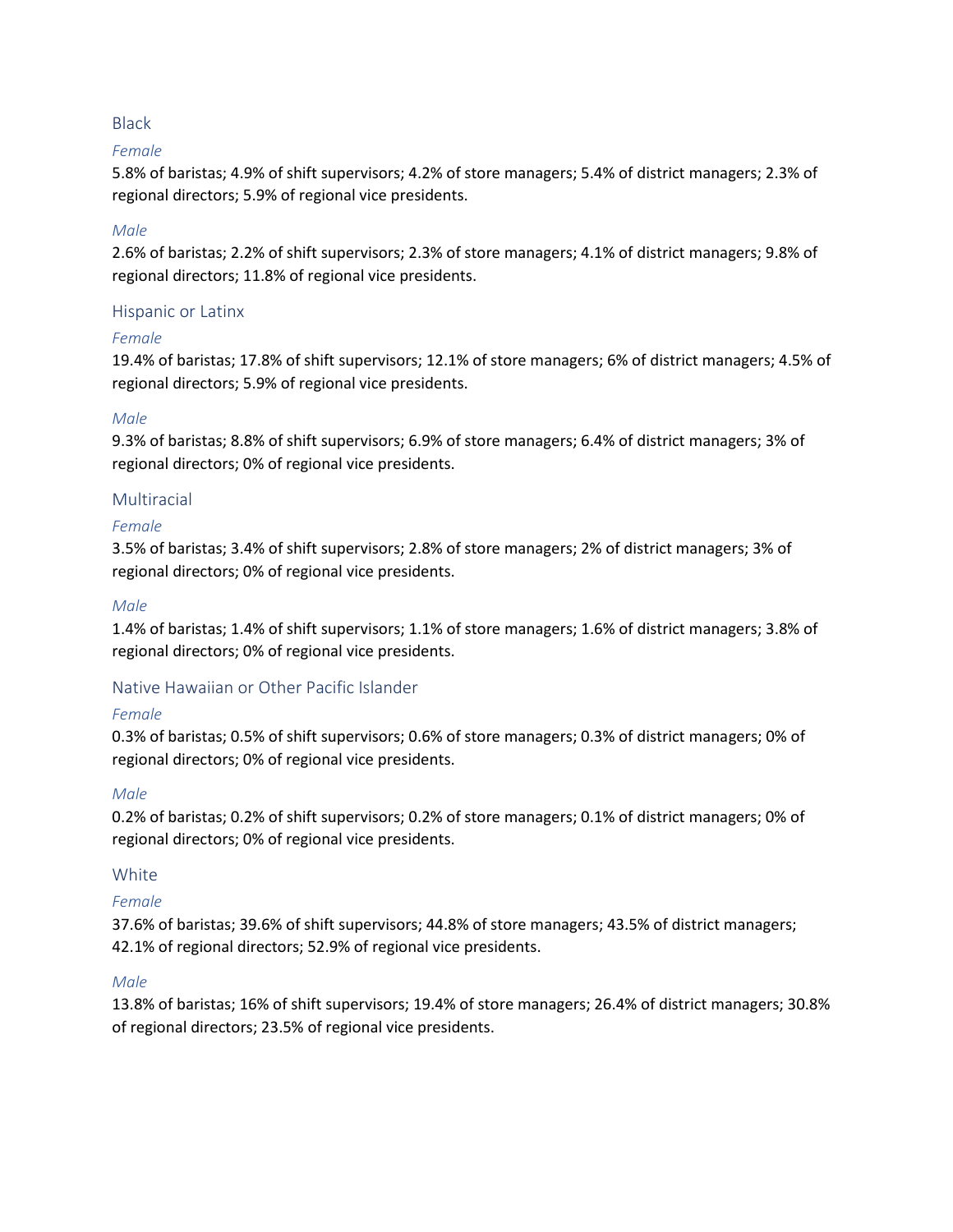### Not Specified

### *Female*

0% of baristas; 0% of shift supervisors; 0.5% of store managers; 0.1% of district managers; 0% of regional directors; 0% of regional vice presidents.

### *Male*

0% of baristas; 0% of shift supervisors; 0.4% of store managers; 0.3% of district managers; 0% of regional directors; 0% of regional vice presidents.

# Starbucks Corporate

# Overall Corporate by Race

0.2% American Indian or Alaskan Native; 19.2% Asian; 3.7% Black; 7.4% Hispanic or Latinx; 3.5% Multiracial; 0.5% Native Hawaiian or Other Pacific Islander; 65.2% White; 0.3% Not Specified.

# Overall Corporate by Gender

53.9% Female; 46.1% Male

# Overall Corporate by Intersection (Gender and Race)

0.1% American Indian or Alaskan Native Female; 0.1% American Indian or Alaskan Native Male; 9.6% Asian Female; 9.6% Asian Male; 2.2% Black Female; 1.4% Black Male; 4.2% Hispanic or Latinx Female; 3.2% Hispanic or Latinx Male; 2% Multiracial Female; 1.5% Multiracial Male; 0.3% Native Hawaiian or Other Pacific Islander Female; 0.2% Native Hawaiian or Other Pacific Islander Male; 0.2% Not Specified Female; 0.1% Not Specified Male; 35.3% White Female; 29.9% White Male.

# Corporate by Race and Job Level

### American Indian or Alaskan Native

0.2% of ICs; 0.2% of MGRs; 0.3% of DIRs; 0% of VPs; 2.3% of SVP+.

### Asian

20.7% of ICs; 15.1% of MGRs; 14.6% of DIRs; 20.5% of VPs; 2.3% of SVP+;

### Black

3.7% of ICs; 2.6% of MGRs; 4.2% of DIRs; 6.3% of VPs; 11.6% of SVP+.

### Hispanic or Latinx

8.1% of ICs; 5.6% of MGRs; 5.7% of DIRs; 3.6% of VPs; 2.3% of SVP+.

Multiracial 3.7% of ICs; 3.2% of MGRs; 2.9% of DIRs; 0.9% of VPs; 0% of SVP+.

# Native Hawaiian or Other Pacific Islander 0.5% of ICs; 0.3% of MGRs; 0.3% of DIRs; 0% of VPs; 0% of SVP+.

# Not Specified

0.4% of ICs; 0.1% of MGRs; 0.3% of DIRs; 0.9% of VPs; 0% of SVP+.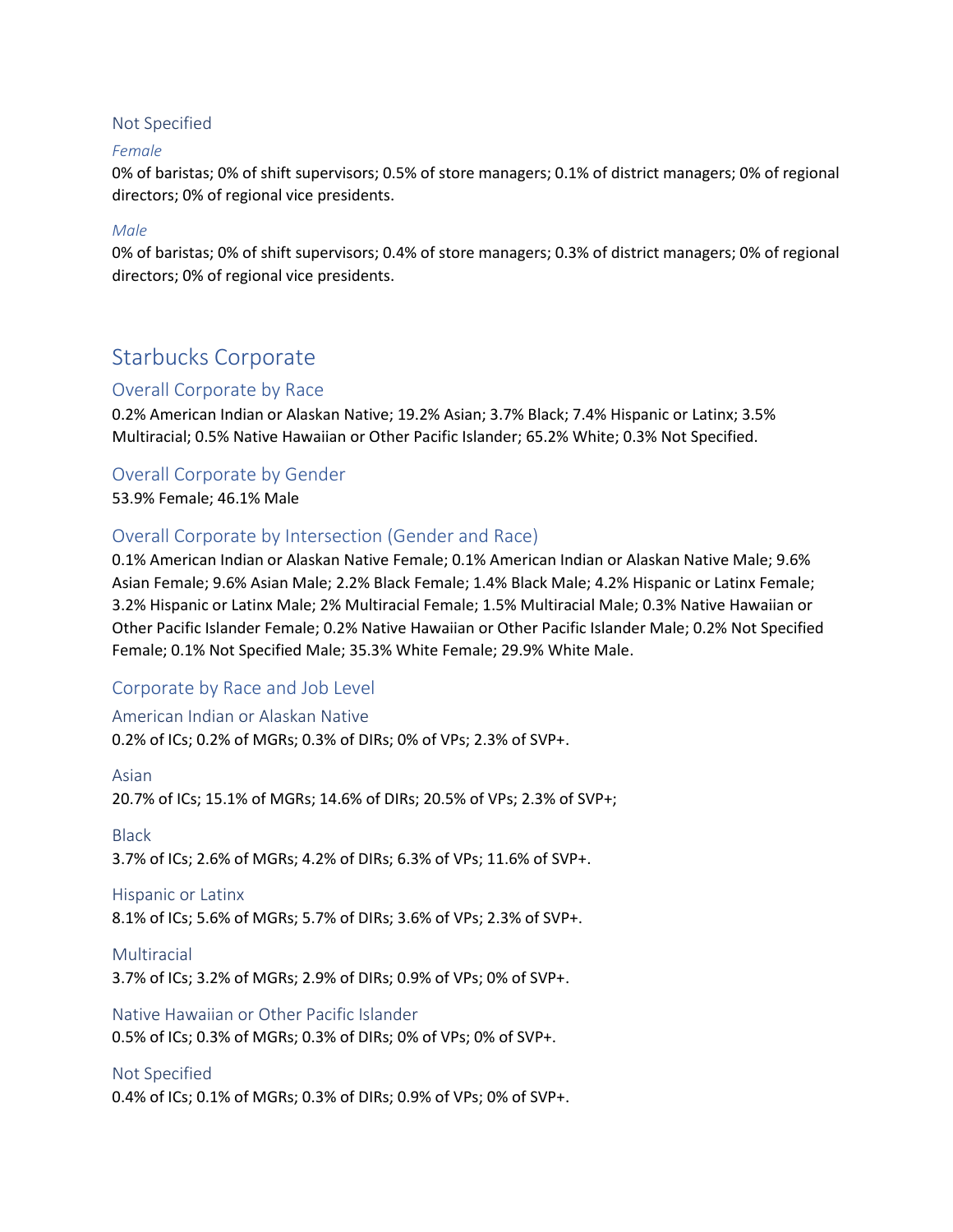**White** 62.7% of ICs; 72.9% of MGRs; 71.8% of DIRs; 67.9% of VPs; 81.4% of SVP+.

# Corporate by Gender and Job Level

# Female

54.5% of ICs; 51% of MGRs; 54.3% of DIRs; 52.7% of VPs; 51.2% of SVP+.

Male

45.5% of ICs; 49% of MGRs; 45.7% of DIRs; 47.3% of VPs; 48.8% of SVP+.

Corporate by Intersection (Gender and Race) and Job Level

American Indian or Alaskan Native

# *Female*

0.1% of ICs; 0% of MGRs; 0% of DIRs; 0% of VPs; 2.3% of SVP+.

# *Male*

0.1% of ICs; 0.2% of MGRs; 0.3% of DIRs; 0% of VPs; 0% of SVP+.

# Asian

# *Female*

10.1% of ICs; 8.1% of MGRs; 8.1% of DIRs; 12.5% of VPs; 0% of SVP+.

### *Male*

10.6% of ICs; 7% of MGRs; 6.5% of DIRs; 8% of VPs; 2.3% of SVP+.

# Black

# *Female*

2.3% of ICs; 1.4% of MGRs; 2.9% of DIRs; 3.6% of VPs; 7% of SVP+.

# *Male*

1.4% of ICs; 1.2% of MGRs; 1.3% of DIRs; 2.7% of VPs; 4.7% of SVP+.

# Hispanic or Latinx

# *Female*

4.7% of ICs; 2.8% of MGRs; 2.9% of DIRs; 2.7% of VPs; 2.3% of SVP+.

# *Male*

3.5% of ICs; 2.8% of MGRs; 2.9% of DIRs; 0.9% of VPs; 0% of SVP+.

# Multiracial

# *Female*

2.2% of ICs; 1.4% of MGRs; 2.1% of DIRs; 0.9% of VPs; 0% of SVP+.

# *Male*

1.5% of ICs; 1.9% of MGRs; 0.8% of DIRs; 0% of VPs; 0% of SVP+.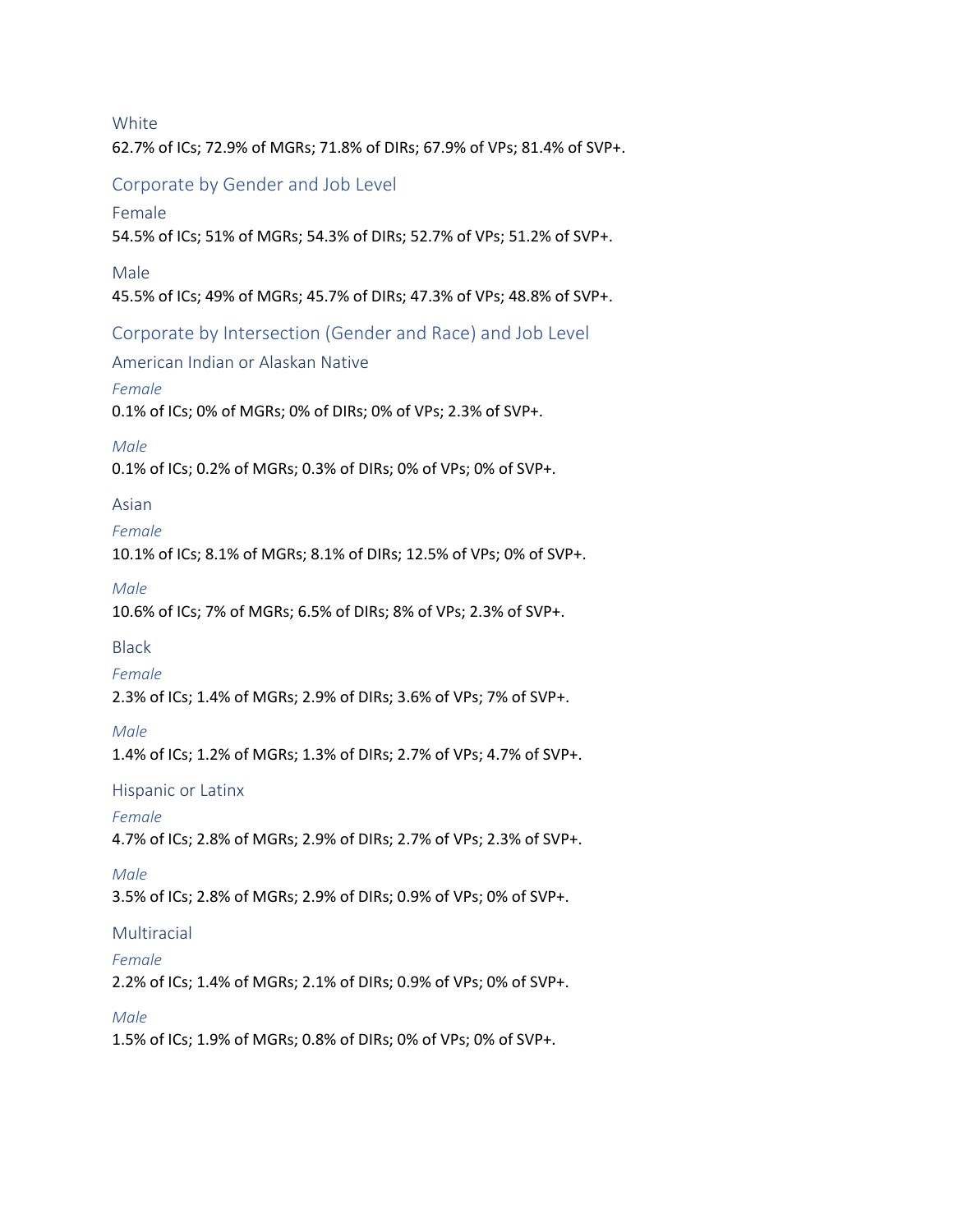Native Hawaiian or Other Pacific Islander

*Female*

0.3% of ICs; 0.1% of MGRs; 0% of DIRs; 0% of VPs; 0% of SVP+.

*Male*

0.2% of ICs; 0.2% of MGRs; 0.3% of DIRs; 0% of VPs; 0% of SVP+.

# White

*Female* 34.7% of ICs; 37.2% of MGRs; 38.4% of DIRs; 32.1% of VPs; 39.5% of SVP+.

*Male* 28% of ICs; 35.6% of MGRs; 33.4% of DIRs; 35.7% of VPs; 41.9% of SVP+.

# Not Specified

# *Female*

0.2% of ICs; 0% of MGRs; 0% of DIRs; 0.9% of VPs; 0% of SVP+.

# *Male*

0.1% of ICs; 0.1% of MGRs; 0.3% of DIRs; 0% of VPs; 0% of SVP+.

# Starbucks Manufacturing

# Overall Manufacturing by Race

1.2% American Indian or Alaskan Native; 4.6% Asian; 13.8% Black; 21.2% Hispanic or Latinx; 2.6% Multiracial; 1.0% Native Hawaiian or Other Pacific Islander; 52.9% White; 2.9% Not Specified.

# Overall Manufacturing by Gender

33.9% Female; 66.1% Male.

# Overall Manufacturing by Intersection (Gender and Race)

0.6% American Indian or Alaskan Native Female; 0.6% American Indian or Alaskan Native Male; 1.3% Asian Female; 3.3% Asian Male; 3.9% Black Female; 9.8% Black Male; 8.9% Hispanic or Latinx Female; 12.3% Hispanic or Latinx Male; 0.9% Multiracial Female; 1.7% Multiracial Male; 0.4% Native Hawaiian or Other Pacific Islander Female; 0.6% Native Hawaiian or Other Pacific Islander Male; 0.9% Not Specified Female; 2% Not Specified Male; 17% White Female; 35.9% White Male;

# Manufacturing by Race and Job Level

American Indian or Alaskan Native 1.3% of ICs; 0% of MGRs; 0% of DIRs.

Asian 4.5% of ICs; 5.6% of MGRs; 0% of DIRs;

Black 14% of ICs; 11.3% of MGRs; 12.5% of DIRs.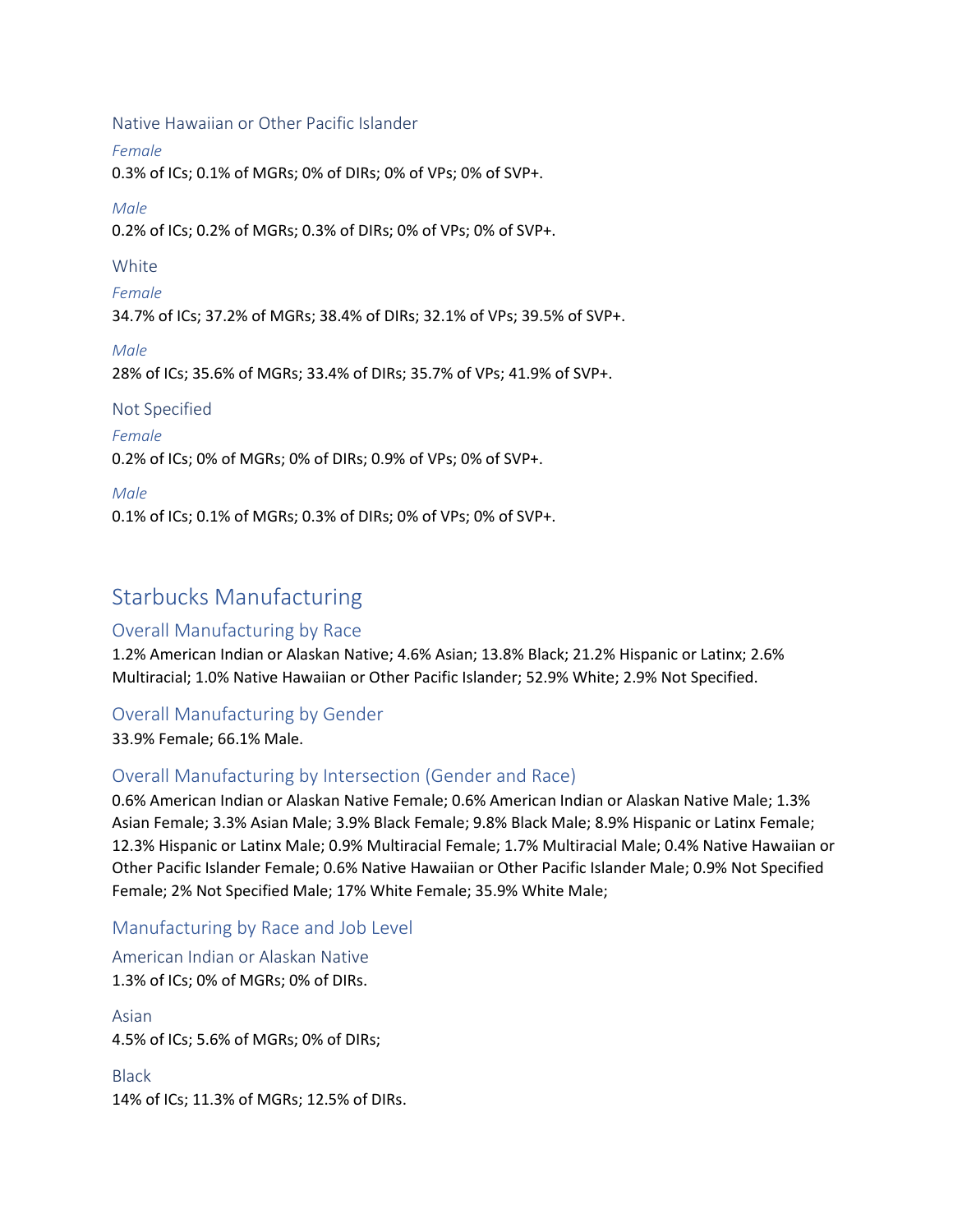Hispanic or Latinx 22.1% of ICs; 11.3% of MGRs; 0% of DIRs.

Multiracial 2.7% of ICs; 1.4% of MGRs; 0% of DIRs.

Native Hawaiian or Other Pacific Islander 1% of ICs; 0% of MGRs; 0% of DIRs.

Not Specified 2.9% of ICs; 2.1% of MGRs; 0% of DIRs.

White 51.5% of ICs; 68.3% of MGRs; 87.5% of DIRs.

Manufacturing by Gender and Job Level

Female 34.4% of ICs; 28.2% of MGRs; 12.5% of DIRs.

Male 65.5% of ICs; 71.8% of MGRs; 87.5% of DIRs.

Manufacturing by Intersection (Gender and Race) and Job Level

American Indian or Alaskan Native *Female* 0.7% of ICs; 0% of MGRs; 0% of DIRs.

*Male* 0.6% of ICs; 0% of MGRs; 0% of DIRs.

Asian

*Female* 1.4% of ICs; 0.7% of MGRs; 0% of DIRs.

*Male* 3.2% of ICs; 4.9% of MGRs; 0% of DIRs.

Black

*Female* 3.9% of ICs; 4.2% of MGRs; 0% of DIRs.

*Male* 10.1% of ICs; 7% of MGRs; 12.5% of DIRs.

Hispanic or Latinx *Female* 9.3% of ICs; 3.5% of MGRs; 0% of DIRs.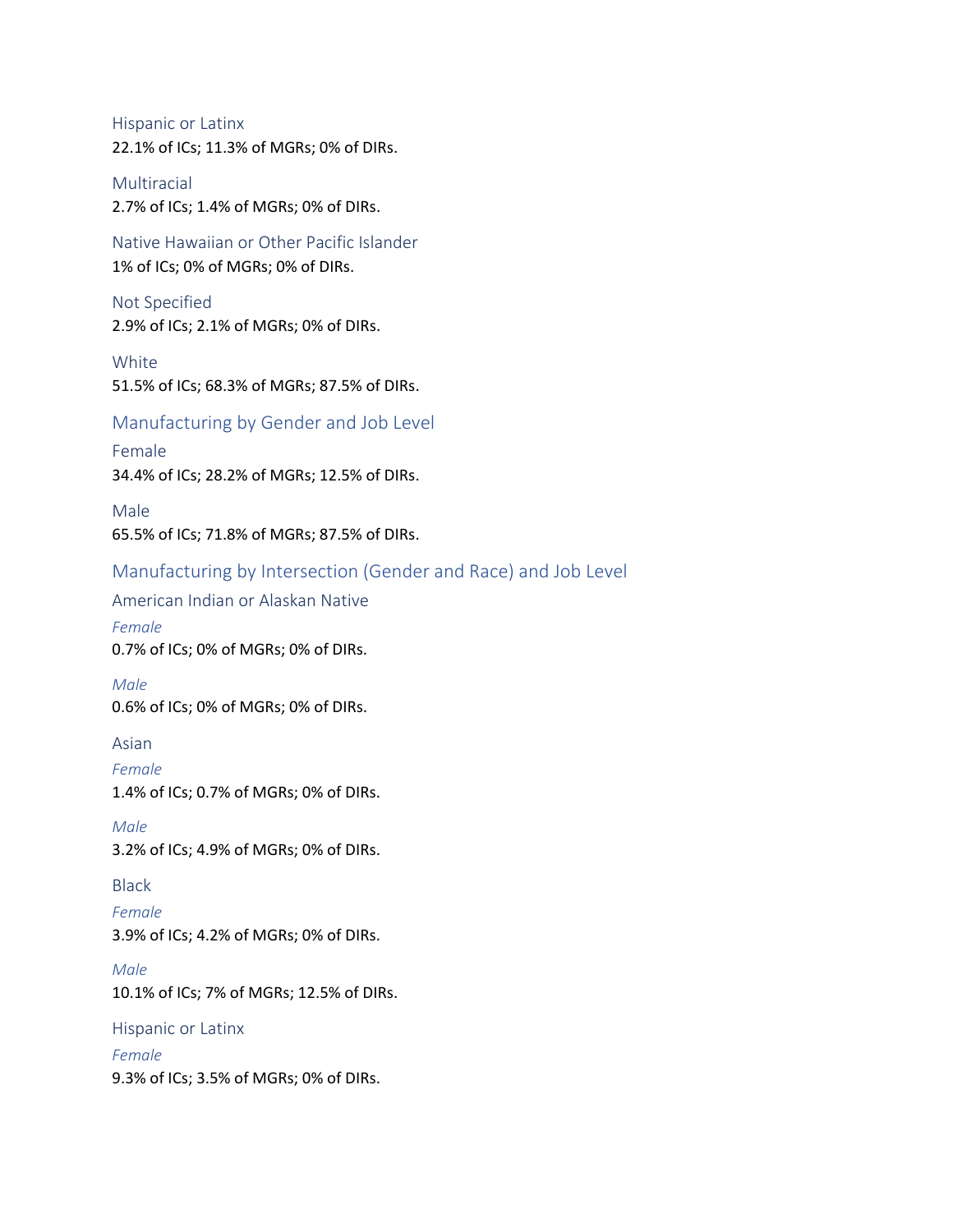*Male* 12.7% of ICs; 7.7% of MGRs; 0% of DIRs.

**Multiracial** *Female* 1% of ICs; 0% of MGRs; 0% of DIRs.

*Male* 1.7% of ICs; 1.4% of MGRs; 0% of DIRs.

Native Hawaiian or Other Pacific Islander *Female* 0.4% of ICs; 0% of MGRs; 0% of DIRs.

*Male* 0.7% of ICs; 0% of MGRs; 0% of DIRs.

**White** 

*Female* 16.9% of ICs; 18.3% of MGRs; 12.5% of DIRs.

*Male* 34.6% of ICs; 50% of MGRs; 75% of DIRs.

Not Specified

*Female* 0.9% of ICs; 1.4% of MGRs; 0% of DIRs.

*Male* 2.1% of ICs; 0.7% of MGRs; 0% of DIRs.

# Data Dictionary

U.S. Partners Only. Totals may not add up to 100 percent due to rounding. Workforce composition metrics are derived from EEO-1 self-identification data.

Retail: Partners who work directly in stores or the retail management hierarchy that supports store partners

Corporate: Partners who work in support functions and not directly in 'Retail' or 'Manufacturing'

Manufacturing: Partners who work directly in, or for roasting plants and distribution centers

IC: Individual contributors with no direct reports

MGR: People managers below the director level

DIR: Directors

VP: Corporate vice presidents